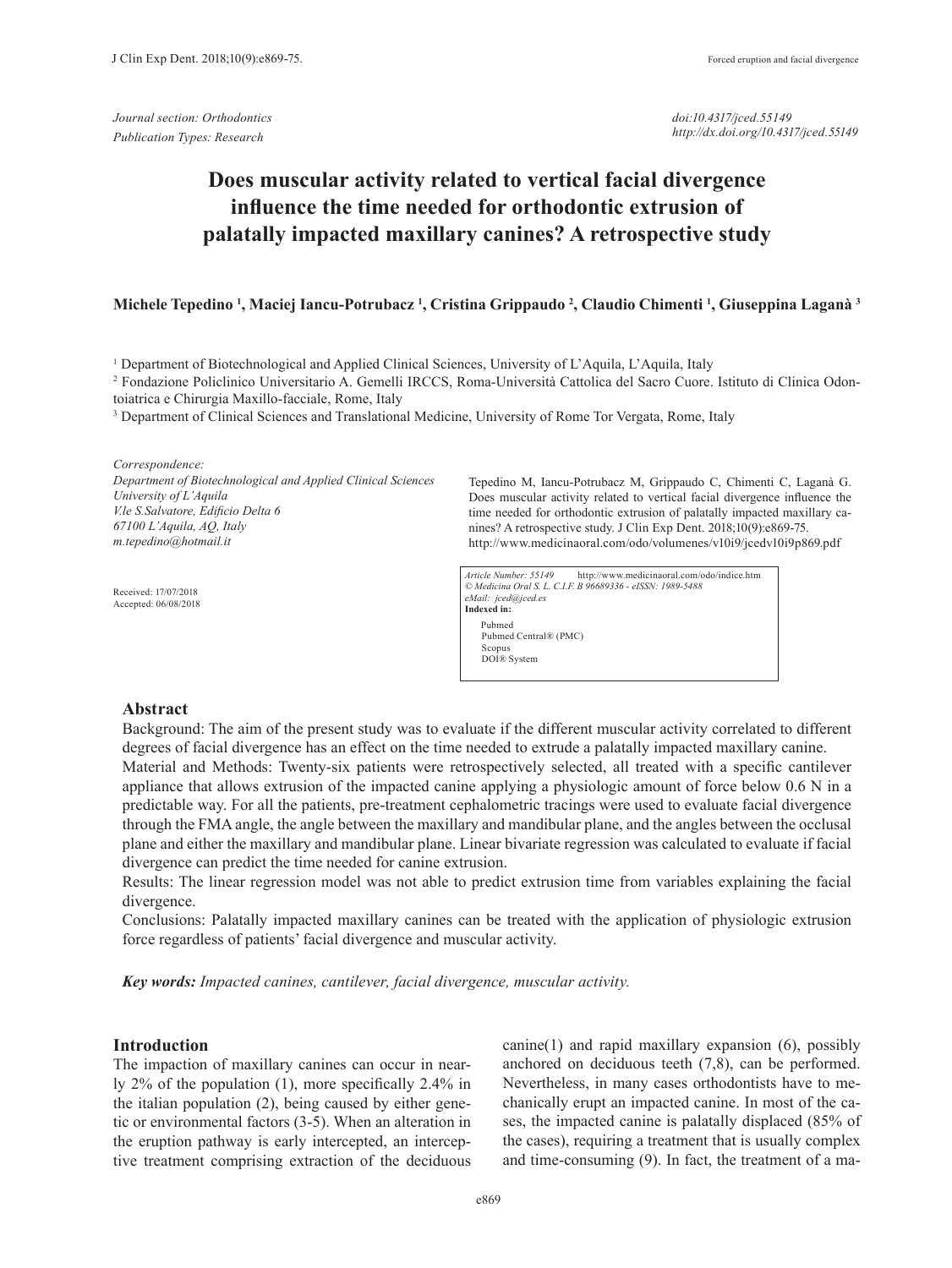locclusion that comprises an impacted tooth requires more time than a similar malocclusion without impaction (10), and needs a complex planification because the selection of the surgical technique, the modality of orthodontic traction, the arch space management, and the preparation of the anchorage should be carefully planned (11-13). All the enlisted factors should be addressed to achieve a satisfactory functional and aesthetical result, avoiding complications such as root resorption and loss of vitality of impacted or neighboring teeth (14-16). To improve the efficiency of orthodontic treatment of palatally impacted maxillary canines, several techniques and appliances have been proposed, including Kilroy springs, double archwires, powerchains, magnets, and cantilevers (17). Most of these systems, as highlighted in an article by Yadav *et al.* (18), produce high forces, around 2.5 N, that exceed the recommended threshold of 0.6 N(14), resulting in a higher risk of complications. In two previous articles, we proposed a cantilever system that allows the use of light physiologic force in a predictable way, with the advantage of having a device made out of stainless steel (19,20).

While it is known that orthodontic treatment is generally followed by a muscular and functional adaptation (21- 23), the effects of masticatory muscles associated with different kinds of tooth movements should be evaluated during treatment planning (24). For example, strong bite forces are observed in subjects with parallel jaws and augmented posterior face height, while weaker bite forces are associated with long-face patients (25), both in adults and children (26), and these aspects influences orthodontic tooth movements (27). In addition, since the device used for extrusion of maxillary impacted canines is located in the palatal vault, the effect of the tongue should be also considered: the tongue has the ability to deliver orthodontic forces and to move teeth (28), and different tongue and hyoid bone positions have been observed in hypodivergent and hyperdivergent subjects (29) that can result in different magnitude of tongue pressure (30).

The purpose of this study was to evaluate the effect of the different muscular and tongue patterns in hypodivergent and hyperdivergent patients on the time needed to extrude a palatally impacted canine with a device that predictably produces an amount of force around 0.6 N. The null hypothesis was that facial divergence has no effect on the time needed to extrude the impacted tooth.

## **Material and Methods**

The present research protocol was approved by the Internal Review Board of the University of L'Aquila (Protocol number 23169). The records of patients treated for the orthodontic extrusion of an impacted maxillary canines at the Dental clinic of the Department of Biotechnological and Applied Clinical Sciences, University

of L'Aquila from January 2007 to January 2018 were retrospectively screened for the following inclusion criteria:

- Unilateral or bilateral canine impaction with a palatal displacement;

- Orthodontic traction performed with a calibrated amount of force through a previously described cantilever appliance (19);

- No failure of the traction (debonding of the canine's bracket, breakage of the ligature, etc.); reported in patient's clinical history that could have affected extrusion time;

- Absence of local or systemic conditions that could alter bone metabolism and tooth movement.

Sample size calculation (G\*Power version 3.1.9.2, Universitat Dusseldorf, Germany) (31) revealed that for a linear bivariate regression with an α error of 0.05, a power of 0.8, and a calculated slope of 0.36, a sample of 26 subjects was needed. Therefore, the first 26 subjects in chronological order that met the inclusion criteria were included in the study sample.

All patients had palatally impacted canines extruded with a specific device described in a previous work (19): the appliance was made of a 0.9 mm stainless steel transpalatal arch with a distal loop welded to two molar bands for the upper first molars, and a 0.6 mm stainless steel cantilever welded to the transpatal arch and then rolled around it to create 5 loops. The cantilever was pre-activated to have its end at approximately 15 mm from the point of force application on the crown of the impacted canine (Figs. 1,2). The singularity of the described appliance is that with such a configuration it is possible to predictably deliver to the impacted canine a physiologic force not exceeding 0.6 N.

For all the selected patients, orthodontic extrusion time (from the moment when the cantilever was first tied to the impacted tooth until the moment when the cantilever was removed because the canine had reached the occlusal plane) was retrieved from the patient's record; in the case of bilateral impaction, the extrusion time of the two canines was averaged to have a single variable. In addition, pre-treatment lateral cephalograms were collected. The following cephalometric variables (Fig. 3) were calculated for every patient:

- FMA, the angle between the Frankfurt plane and the mandibular plane;

- MP-MxP, the angle between the mandibular plane and the maxillary plane passing through the anterior and posterior nasal spine;

- MP-OP, the angle between the mandibular plane and the occlusal plane;

- MxP-OP, the angle between the maxillary plane and the occlusal plane.

Tracings were performed by an expert operator (MT) and repeated after a two-weeks interval. An Intra-Class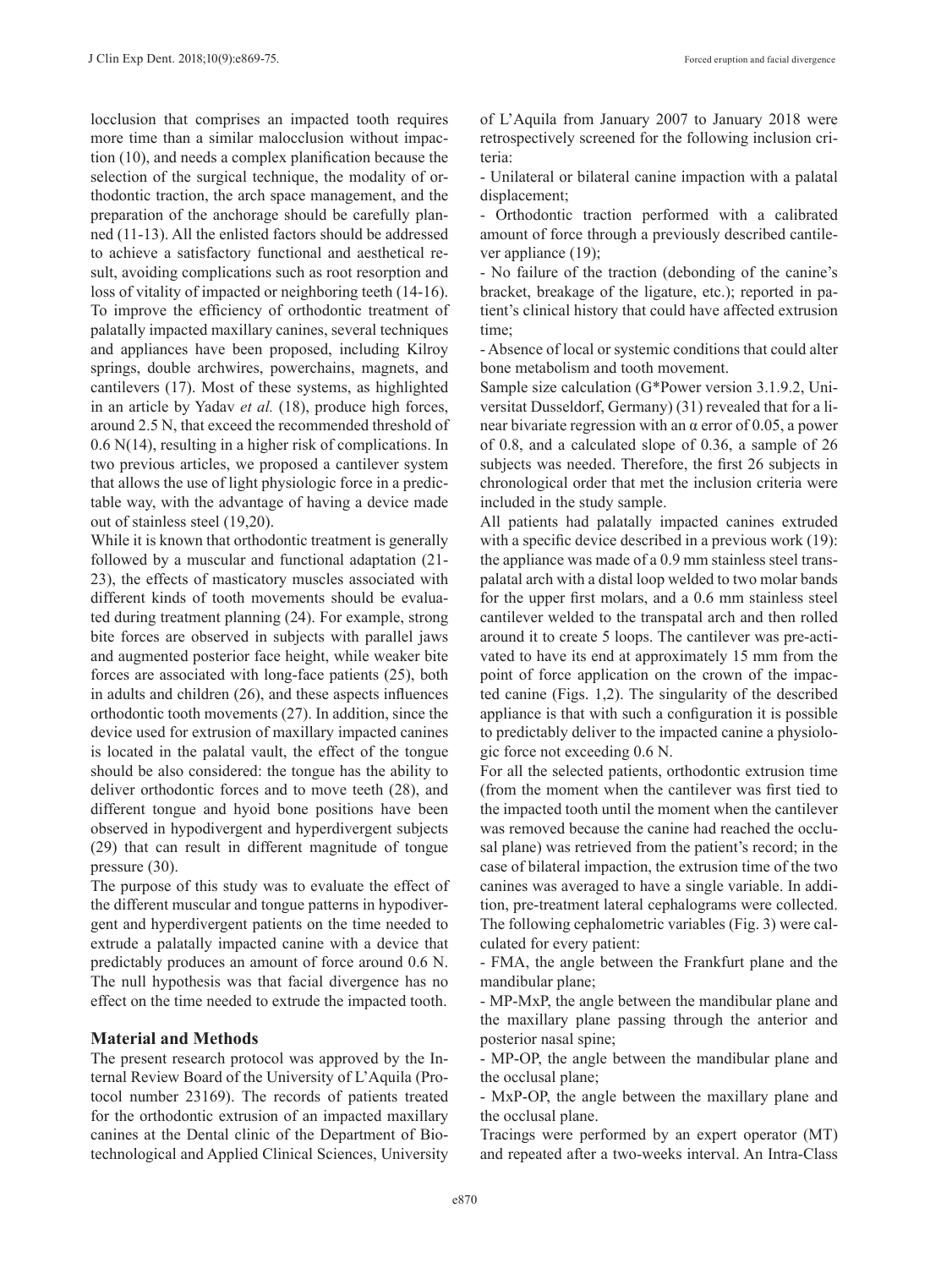

**Fig. 1:** The cantilever appliance used to orthodontically extrude the palatally impacted canines in the present study.



**Fig. 2:** An example of the cantilever appliance used to extrude an impacted canine.



**Fig. 3:** Reference planes used to evaluate the facial divergence. Fh, Frankfurt plane; MxP, maxillary plane; OP, occlusal plane; MP, mandibular plane.

Correlation (ICC) coefficient was calculated between the two set of measurements to evaluate the intra-operator reliability.

-Statistical Analysis

Descriptive statistics were calculated for all the variables. A linear bivariate regression was calculated to predict orthodontic extrusion time from amount of facial divergence, as explained by the selected cephalometric angles. Normal P-P Plots were also used to check the assumption of homoscedasticity and normality of residuals. First-type error was set as 0.05. Statistical analysis was carried out using SPSS software (SPSS for Windows, Version 13.0. Chicago, SPSS Inc.).

## **Results**

Regarding the error of the method, the calculated ICC coefficient was excellent  $(> 0.85)$  for all the variables, revealing good intra-observer reliability of the measurements. Descriptive statistics are reported in Table 1. According to the FMA values, 17 patients could be classified as hypo-divergent (65.4% of the total sample), 6 patients as normo-divergent (23.1%), and 3 (11.5%) as hyper-divergent (Fig. 4).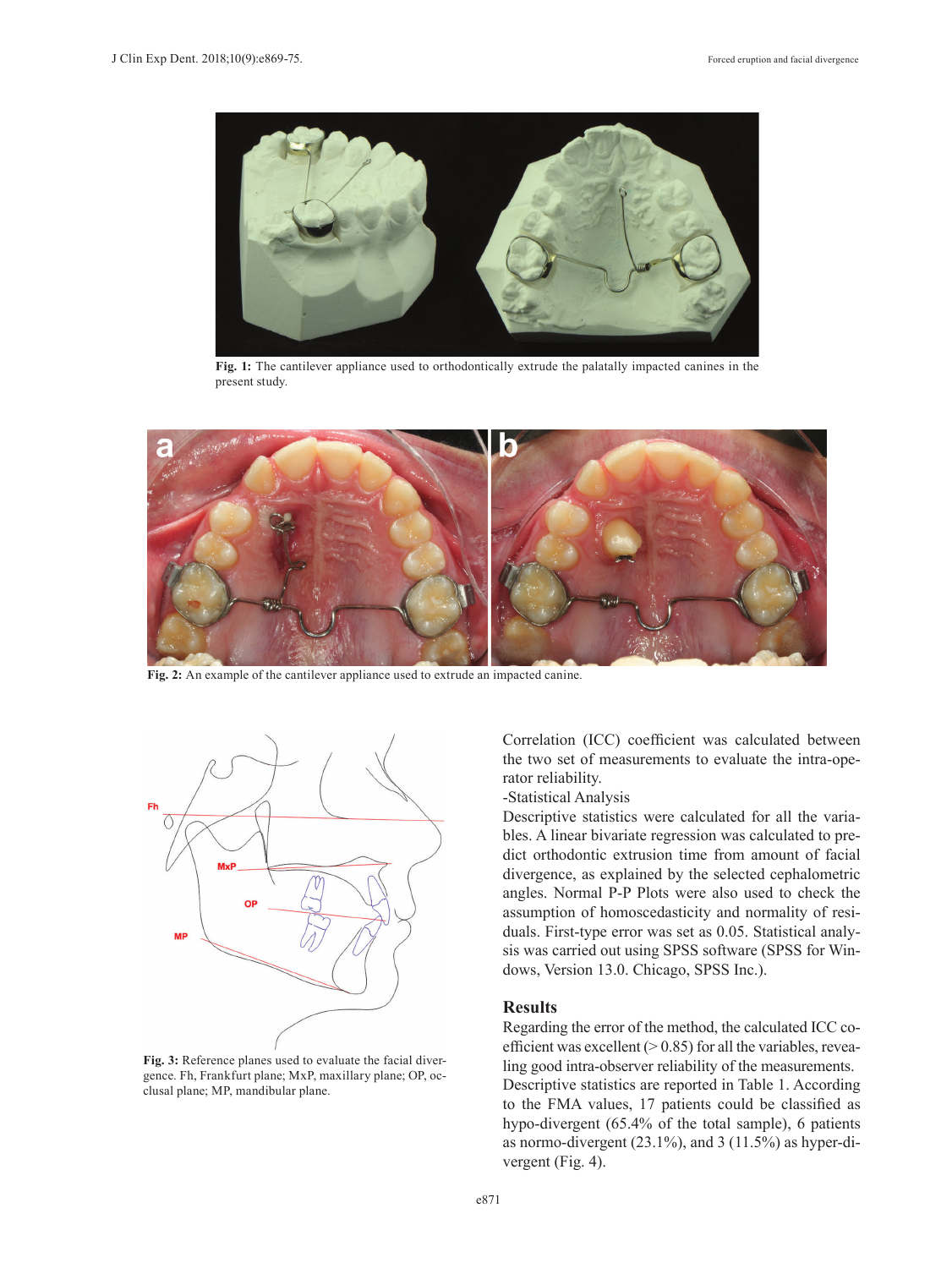| <b>Variable</b>       | Mean | <b>SD</b> | <b>Shapiro-Wilk normality</b><br>test* |  |
|-----------------------|------|-----------|----------------------------------------|--|
| Age                   | 15.8 | 0.9       | 0.002                                  |  |
| <b>Extrusion</b> time | 3.6  | 0.4       | 0.086                                  |  |
| <b>FMA</b>            | 21.3 | 1.2       | < 0.001                                |  |
| $MP-MxP$              | 24.1 | 1.2       | 0.226                                  |  |
| MP-OP                 | 16.4 | 0.9       | 0.238                                  |  |
| $Mx$ P-OP             | 7.7  | 0.8       | 0.106                                  |  |

**Table 1:** Descriptive statistics for patients' age, orthodontic extrusion time and cephalometric variables (n= 26).

\**p* value for Shapiro-Wilk test; †expressed in months; FMA, the angle between the Frankfurt plane and the mandibular plane; MP-MxP, the angle between the mandibular plane and the maxillary plane passing through the anterior and posterior nasal spine; MP-OP, the angle between the mandibular plane and the occlusal plane; MxP-OP, the angle between the maxillary plane and the occlusal plane.

#### Distribution of facial divergence types



**Fig. 4:** Frequencies of patients classified as normodivergent, hypodivergent, or hyperdivergent according to their FMA value.

The correlation matrix for the studied variables is reported in Table 2. The variable MP-MxP was excluded from subsequent analysis because of a strong  $(>0.7)$  correlation with FMA and MP-OP, to avoid multicollinearity of the data.

The linear regression model was not able to explain a relation between extrusion time and facial divergence (Table 3), therefore the null hypothesis was accepted.

## **Discussion**

The concept of muscular anchorage, introduced in 1978 by Bench *et al.* (32), is of great clinical importance because orthodontists are constantly faced with it. According to this concept, the cephalometric morphology of different facial types is related to a particular muscular pattern: hypodivergent patient with strong musculature will control the teeth through muscular anchorage that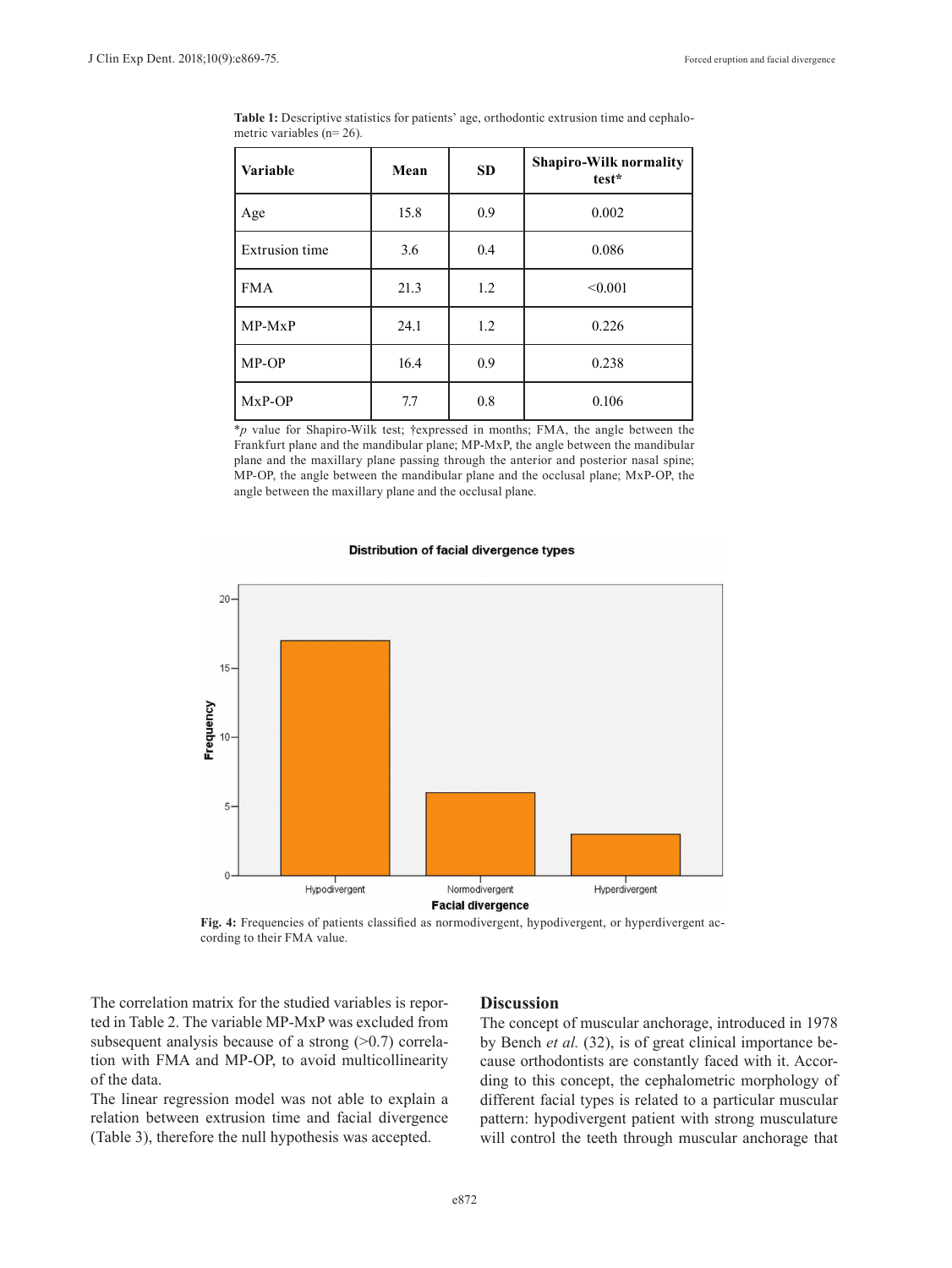|                | <b>Extrusion time</b> | <b>FMA</b>                        | $MP-MxP$                          | $Mp$ - $OP$                       | $Mx$ P-OP                         |
|----------------|-----------------------|-----------------------------------|-----------------------------------|-----------------------------------|-----------------------------------|
| Extrusion time |                       | $-0.16(0.218)$                    | $-0.13(0.267)$                    | $-0.04(0.422)$                    | $-0.16(0.223)$                    |
| <b>FMA</b>     | $-0.16(0.218)$        |                                   | $0.79 \approx 0.001$ <sup>*</sup> | $0.65 \approx 0.001$ <sup>*</sup> | $0.49(0.006)^*$                   |
| $MP-MxP$       | $-0.13(0.267)$        | $0.79 \approx 0.001$ <sup>*</sup> |                                   | $0.77 \approx 0.001$ <sup>*</sup> | $0.67 \approx 0.001$ <sup>*</sup> |
| MP-OP          | $-0.04(0.422)$        | $0.65 \approx 0.001$ <sup>*</sup> | $0.77 \approx 0.001$ <sup>*</sup> |                                   | 0.05(0.404)                       |
| $Mx$ P-OP      | $-0.16(0.223)$        | $0.49(0.006)*$                    | $0.67 \approx 0.001$ <sup>*</sup> | 0.05(0.404)                       |                                   |

**Table 2:** Correlations between orthodontic extrusion time and cephalometric variables explaining facial divergence (n= 26).

Pearson correlation ( $p$  value); \*statistically significant with  $p$ < 0.05; FMA, the angle between the Frankfurt plane and the mandibular plane; MP-MxP, the angle between the mandibular plane and the maxillary plane passing through the anterior and posterior nasal spine; MP-OP, the angle between the mandibular plane and the occlusal plane; MxP-OP, the angle between the maxillary plane and the occlusal plane.

**Table 3:** Linear bivariate regression outcome (n= 26).

|                                     | B       | <b>SE</b> | p     | <b>VIF</b> |
|-------------------------------------|---------|-----------|-------|------------|
| <b>Extrusion time</b><br>(Constant) | $4.8*$  | 1.9       | 0.025 |            |
| <b>FMA</b>                          | $-0.06$ | 0.1       | 0.628 | 2.68       |
| MP-OP                               | 0.04    | 0.1       | 0.811 | 2.04       |
| $Mx$ P-OP                           | $-0.05$ | 0.1       | 0.770 | 1.56       |
| Adjusted $\mathbb{R}^2$             | $-0.09$ |           |       |            |

\*statistically significant with  $p$  < 0.05; FMA, the angle between the Frankfurt plane and the mandibular plane; MP-OP, the angle between the mandibular plane and the occlusal plane; MxP-OP, the angle between the maxillary plane and the occlusal plane.

on the other hand would be less efficient in hyperdivergent patients with weak elevatory muscles (32). Clinically, this means that, for example, a greater tendency toward undesired molar extrusion would be expected as a consequence of orthodontic mechanics in hyperdivergent patients compared to hypodivergent patients, whose stronger elevatory muscles would counteract the extrusive force, or even reintrude molars (27). Several studies found different cross-sectional areas of masseter and lateral pterygoid muscles that were correlated to vertical face height (33,34), and many authors observed higher biting force in hypodivergent subjects, and lower biting forces in hyperdivergent patients that were weaker than normally divergent subjects (25,35–38), both in adults and in children (26). This difference in bite force is related not only to different thickness of the muscles, but also to a different mechanical advantage provided by different lever arms, constituted by different morphologies of the jaws (33,39). In addition, differences in basal phosphate content of the masseter muscle correlated to facial divergence were reported: the different phosphorylation potential could reflect different levels of resting muscle tension (40). The muscles of hypodivergent patients have a higher metabolic activity at rest, keeping the bone under constant tension and maybe influencing its growth in a more horizontal pattern (40).

Facial divergence has an influence also on the position of the hyoid bone and the tongue. Hyperdivergent subjects have the tongue and the hyoid bone in a more inferior and posterior position (29), making tongue elevation difficult, resulting in reduced measured maximal tongue pressure exerted on the palatal vault (30). The pressure produced by the tongue during deglutition ranges from 41 to 709 g/cm2 according to Winders, from 37 to 240 g/cm2 according to Kydd and Toda (41), from 97 to 223 g/cm2 according to Chiba *et al.* (28), while Xu *et al.* reported a mean value of 540 g/cm2 (42). These force values exhibit no gender-related differences (30), but seem to decrease with age in elderly patients (43). During swallowing, the base of the tongue is forced upward and backward, then slides the bolus backward towards the pharynx (44); during this process, considerable force is produced against the palate, the alveolar ridge, and any orthodontic appliance across its path (42). Considering that, normally, swallowing happens 2400 times a day (45), and each event lasts slightly more than 1 second (46), it is possible to conclude that the tongue can produce tooth movements (28). This statement can be confirmed by some studies that found that a transpalatal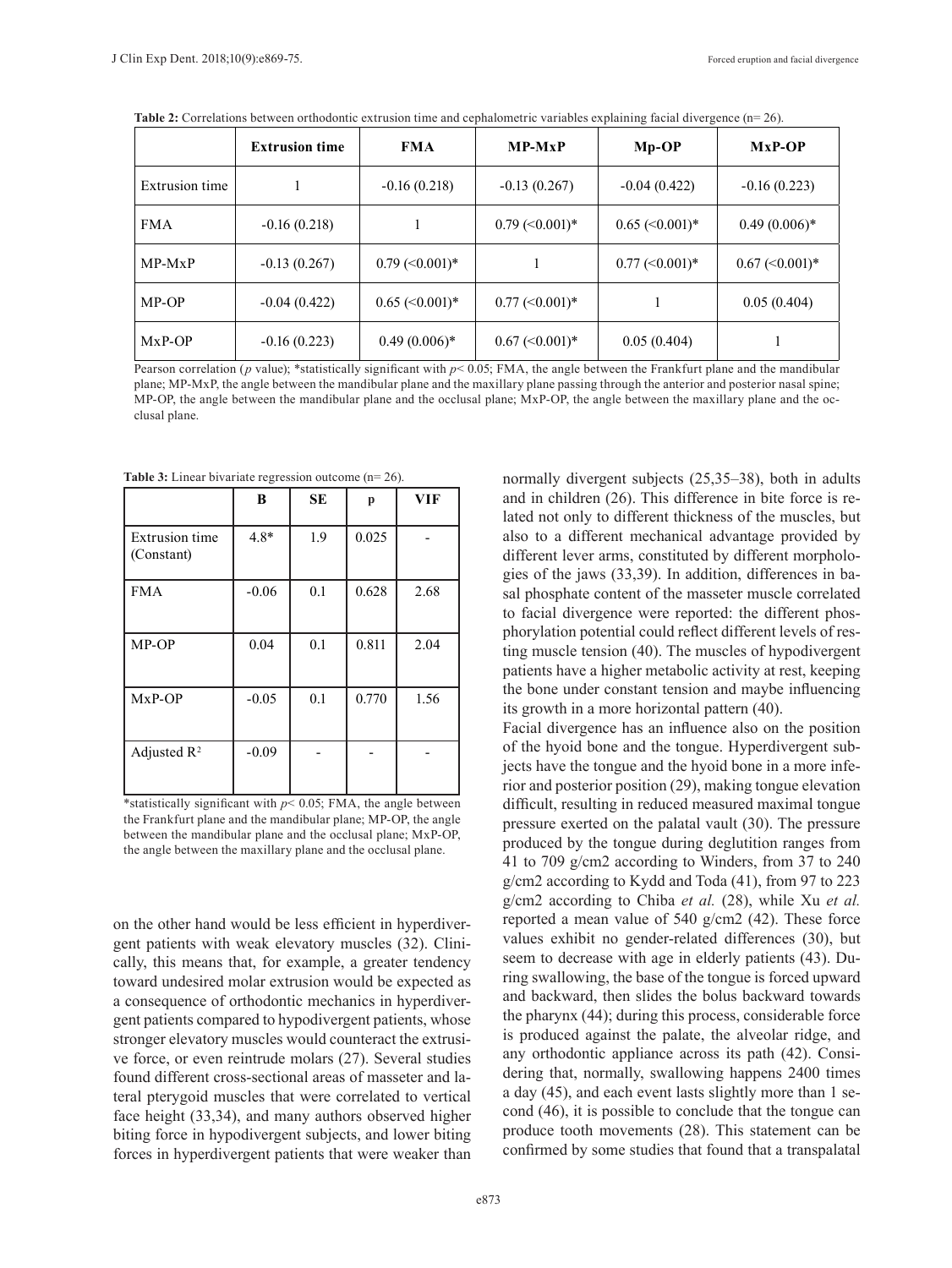arch was able to intrude the molars using the force exerted by the tongue (47,48).

With all these considerations in mind, it is possible to expect an effect of tongue pressure on a device placed in the palatal vault, such as the cantilever appliance used for the present study, and that this effect could be different as the vertical skeletal pattern—and muscular pattern, as a consequence—changes. The present cantilever appliance produces forces for the extrusion of the canine around 60 g (19), directed downward and almost perpendicular to the palatal plane. The forces produced by the tongue are considerably higher, and therefore could interfere with the forced eruption of the canine. However, results from the present study revealed that no effect on the extrusion of the canine, in terms of time needed to erupt the canine, could be explained by cephalometric variables describing the facial divergence of the patients (Table 3). This finding could be explained by the small number of severely hyperdivergent subjects in the study group, compared to normo- or hypodivergent subjects. Alternatively, the reason could be found in the position of the canine: the canine's crown and the terminal of the cantilever are located in the most anterior part of the palatal vault, and some authors reported that the pressure produced by the tongue increases as the measurement point is displaced backward, with force values measured at the level of the upper second molar being even 100 g higher than those measured at the level of the second premolar (28), so the tongue pressure at the level of the canine crown could be insufficient to provoke any significant effect.

On the other hand, it would be interesting to evaluate what happens to the reaction unit (i.e., the upper first molar connected to the transpalatal arch): indeed, it has been widely found that a transpalatal arch, and consequently the molars, experiences intrusive forces produced by the activity of the tongue (28,42,48). At the same time, the extrusive force of the cantilever on the canine produces a reactive intrusive force on the molars, as well as a moment that results in a mesial tipping of the molars' crown (19). The two effects combined can produce a significant intrusion and tipping of the molars: this is the reason why some authors suggested the use of orthodontic miniscrews as a source of anchorage during forced eruption of maxillary canines (17). However, miniscrews are subject to a relatively high failure rate (49,50) and their insertion is not always possible (51). Therefore, the intrusive effects on the molar during extrusion of impacted canines will be the object of future studies.

Mention should be made of the limitations of the present study, and the principal one is surely the retrospective nature of this investigation, although care was taken to reduce the risk of selection bias by including the subjects in the study group through a rigid chronological criteria.

# **Conclusions**

Applying a physiologic force for the orthodontic extrusion of palatally impacted canines with a specially designed cantilever appliance resulted in a mean traction time of 3.6 months. This treatment time was not explained by cephalometric variables describing the patient's divergence; therefore, palatally impacted canines can be successfully treated with the described protocol regardless of the patient's vertical skeletal and muscular pattern.

## **References**

1. Ericson S, Kurol J. Early treatment of palatally erupting maxillary canines by extraction of the primary canines. Eur J Orthod. 1988;10:283–95.

2. Sacerdoti R, Baccetti T. Dentoskeletal features associated with unilateral or bilateral palatal displacement of maxillary canines. Angle Orthod. 2004;74:725–32.

3. Becker A, Chaushu S. Etiology of maxillary canine impaction: A review. Am J Orthod Dentofac Orthop. 2015;148:557–67.

4. Rutledge MS, Hartsfield JK. Genetic Factors in the Etiology of Palatally Displaced Canines. Semin Orthod. 2010;16:165–71.

5. Laurenziello M, Montaruli G, Gallo C, Tepedino M, Guida L, Perillo L, et al. Determinants of maxillary canine impaction: Retrospective clinical and radiographic study. J Clin Exp Dent. 2017;9: e1304-9.

6. Naoumova J, Kurol J, Kjellberg H. A systematic review of the interceptive treatment of palatally displaced maxillary canines. Eur J Orthod. 2011;33:143–9.

7. Tepedino M, Iancu-Potrubacz M, Ciavarella D, Masedu F, Marchione L, Chimenti C. Expansion of permanent first molars with rapid maxillary expansion appliance anchored on primary second molars. J Clin Exp Dent. 2018;10:e241–7.

8. Monaco A, Tepedino M, Sabetti L, Petrucci A, Sgolastra F. An adolescent treated with rapid maxillary expansion presenting with strabismus: A case report. J Med Case Rep. 2013;7:222.

9. Becker A, Chaushu S. Success rate and duration of orthodontic treatment for adult patients with palatally impacted maxillary canines. Am J Orthod Dentofac Orthop. 2003;124:509–14.

10. Stewart JA, Heo G, Glover KE, Williamson PC, Lam EW m, Major PW. Factors that relate to treatment duration for patients with palatally impacted maxillary canines. Am J Orthod Dentofac Orthop. 2001;119:216–25.

11. Baccetti T, Crescini A, Nieri M, Rotundo R, Pini Prato GP. Orthodontic treatment of impacted maxillary canines: an appraisal of prognostic factors. Prog Orthod. 2007;8:6–15.

12. Crescini A, Nieri M, Buti J, Baccetti T, Prato GPP. Orthodontic and periodontal outcomes of treated impacted maxillary canines: An appraisal of prognostic factors. Angle Orthod. 2007;77:571–7.

13. Becker A, Brin I, Ben-Bassat Y, Zilberman Y, Chaushu S. Closed-eruption surgical technique for impacted maxillary incisors: A postorthodontic periodontal evaluation. Am J Orthod Dentofac Orthop. 2002;122:9–14.

14. Bishara SE. Impacted maxillary canines : A review. Am J Orthod Dentofac Orthop. 1992;101:159–71.

15. Iancu Potrubacz M, Tepedino M, Chimenti C. Maxillary canine– first premolar bilateral transposition in a Class III patient: A case report. Angle Orthod. 2016; 86:509-19

16. Di Palma E, Di Giuseppe B, Tepedino M, Chimenti C. Orthodontic management of bilateral maxillary caninefirst premolar transposition and bilateral agenesis of maxillary lateral incisors: A case report. Dental Press J Orthod. 2015;20:100–9.

17. Fleming PS, Sharma PK, DiBiase AT. How to...mechanically erupt a palatal canine. J Orthod. 2010;37:262–71.

18. Yadav S, Chen J, Upadhyay M, Jiang F, Roberts WE. Comparison of the force systems of 3 appliances on palatally impacted canines. Am J Orthod Dentofac Orthop. 2011;139:206–13.